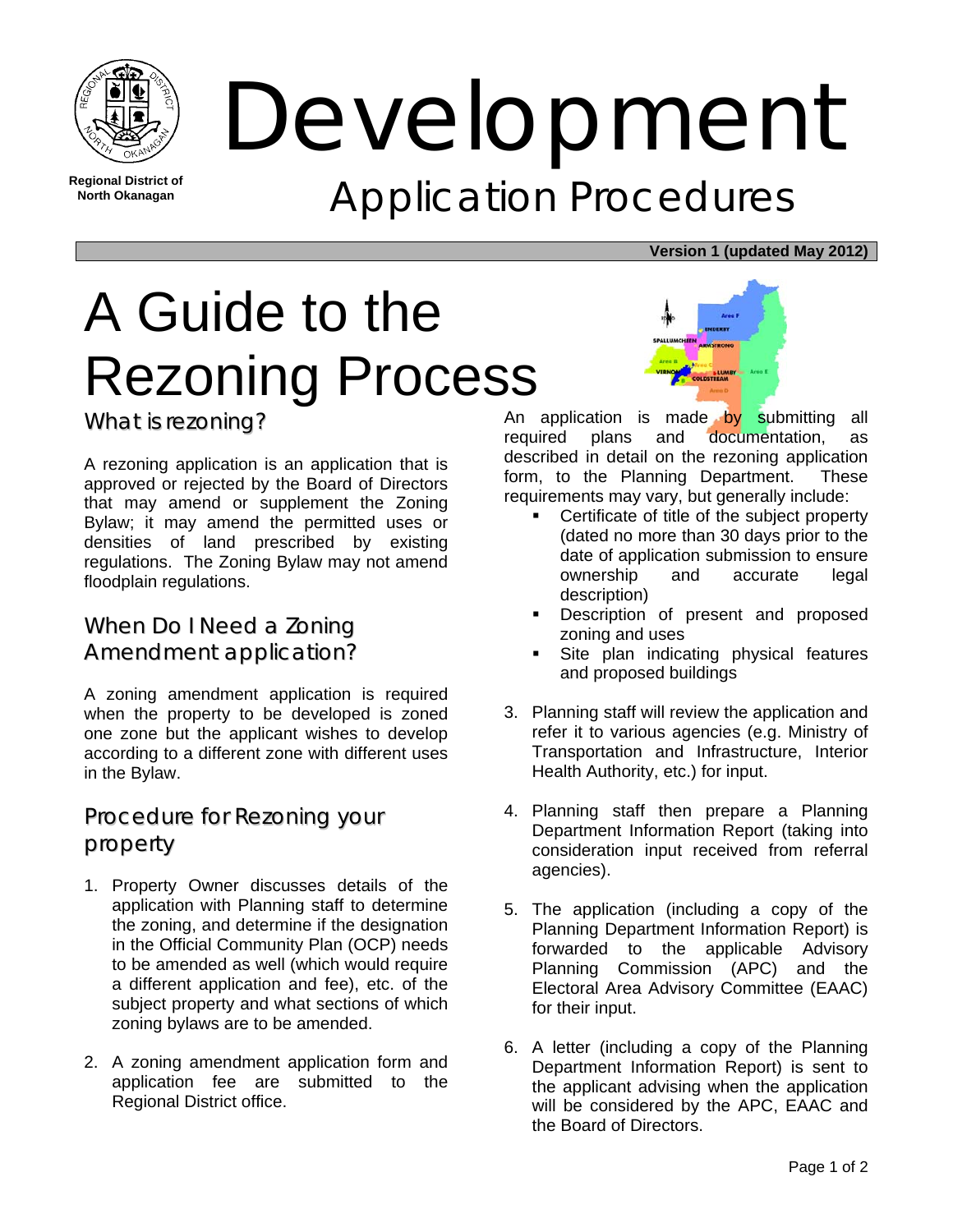- 7. The EAAC will make a recommendation to the Board of Directors who will then make a decision regarding the application:
	- If the application is NOT SUPPORTED by the Board of Directors, a letter is sent to the applicant advising of the decision.
	- **If the application is SUPPORTED in** principle by the Board of Directors, subject to any conditions precedent to bylaw preparation, a Rezoning bylaw is prepared and forwarded to the Board of Directors for consideration of  $1<sup>st</sup>$  and  $2<sup>nd</sup>$ readings.
	- If 1<sup>st</sup> & 2<sup>nd</sup> readings are given, a letter is sent to the applicant advising of the Board of Directors decision and advising that a 'Notice of Development' sign must be posted.

[Note: there may be conditions prior to the scheduling of a Public Hearing]

- Once confirmation is received that the 'Notice of Development' sign has been posted, a Public Hearing is advertised and letters are sent to adjacent land owners (ALO's) advising of the proposed rezoning and allowing them an opportunity to speak or to present written submissions at the Public Hearing.
- If the Public Hearing is NOT FAVOURABLE, the bylaw may have to be amended, a new Public Hearing may be required or the bylaw may be rescinded and the file closed.
- If the Public Hearing is FAVOURABLE, then the Rezoning bylaw is forwarded to the Board of Directors for 3<sup>rd</sup> reading and adoption (NOTE: The bylaw may require Ministry of Transportation and Infrastructure approval prior to adoption).
- If the bylaw is NOT given 3<sup>rd</sup> reading or if the Ministry of Transportation and Infrastructure does NOT APPROVE the bylaw, a letter is sent to the applicant advising that the application has been rejected. All existing readings will then be rescinded and the file closed.
- If the Board of Directors ADOPT the Rezoning bylaw, a letter is then forwarded to the applicant advising that the property has been rezoned.
- If the Board of Directors do NOT ADOPT the Rezoning bylaw, a letter is then forwarded to the applicant advising that the application was rejected and all

readings will be rescinded and the file closed.

#### Information, application forms and questions

Rezoning application forms are available at the Regional District of North Okanagan office as well as on the website at www.rdno.ca. Planning staff are available to answer questions, and to provide clarification on the rezoning process as it applies to a specific property or application.

#### **Zoning Amendment**



The rezoning process normally takes four to eight months to complete. The time frame, however, depends upon the complexity of the application, the current workload of both staff and the Directors, the timing of the Board of Directors meetings, the relation of the proposal to broader planning issues which may require resolution and the need for additional information from the applicant during the process.

#### **For More**

## Information

Please direct any further inquiries to:

Regional District of North Okanagan **Planning Department**  9848 Aberdeen Road Coldstream, BC V1B 2K9 Phone: (250) 550-3700 Fax: (250) 550-3701 planning@rdno.ca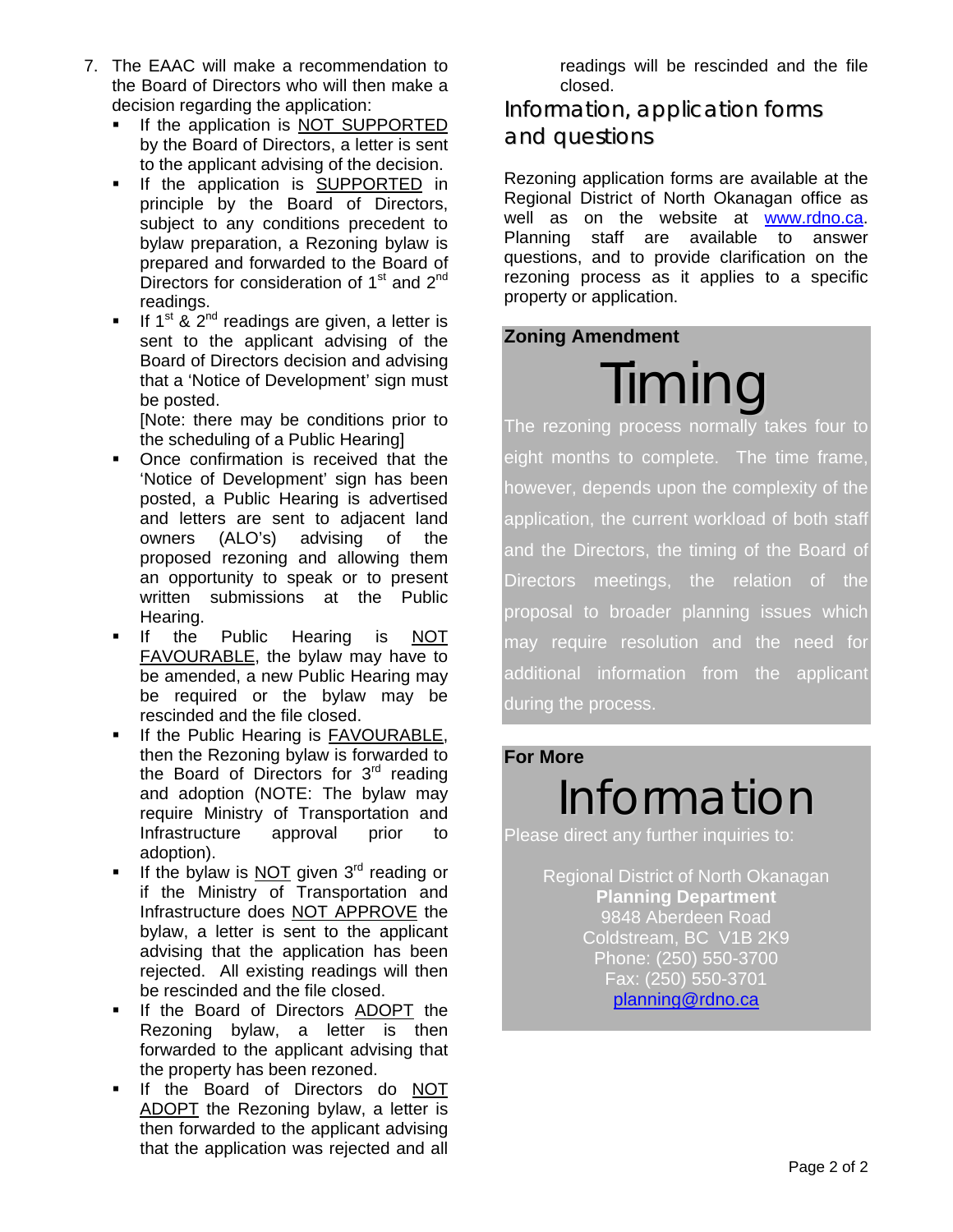## **ZONING AMENDMENT PROCESS**